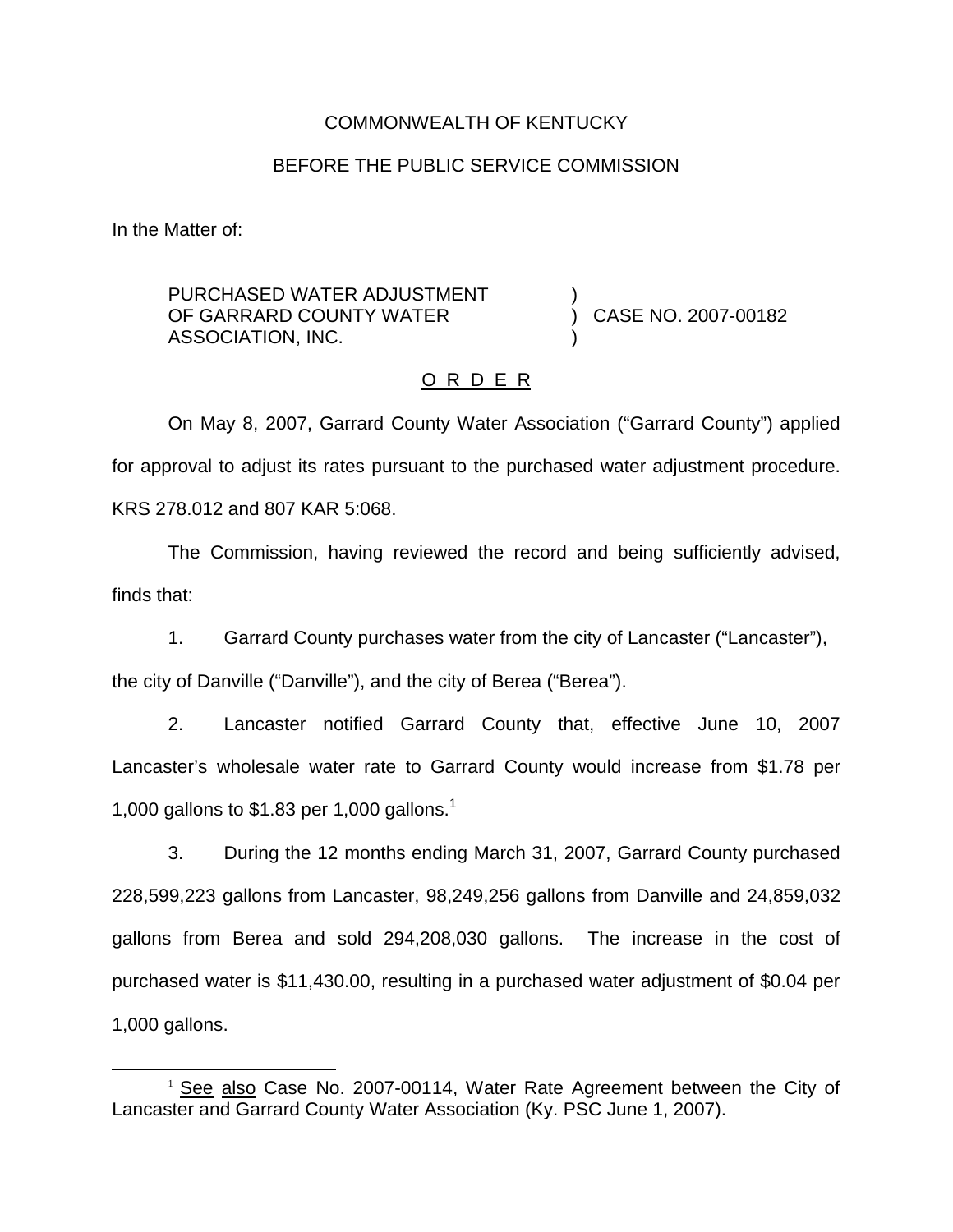4. The purchased water adjustment of \$0.04 per 1,000 gallons is fair, just, and reasonable and should be approved.

IT IS THEREFORE ORDERED that:

1. The rates proposed by Garrard County are approved.

2. The purchased water adjustment of \$0.04 per 1,000 gallons and the rates in Appendix A, attached hereto and incorporated herein, are fair, just, and reasonable and are approved for services rendered on and after June 10, 2007.

3. Within 20 days of the date of this Order, Garrard County shall file with the Commission revised tariff sheets showing the rates approved herein.

Done at Frankfort, Kentucky, this 4<sup>th</sup> day of June, 2007.

By the Commission

ATTEST:

**Executive Director**